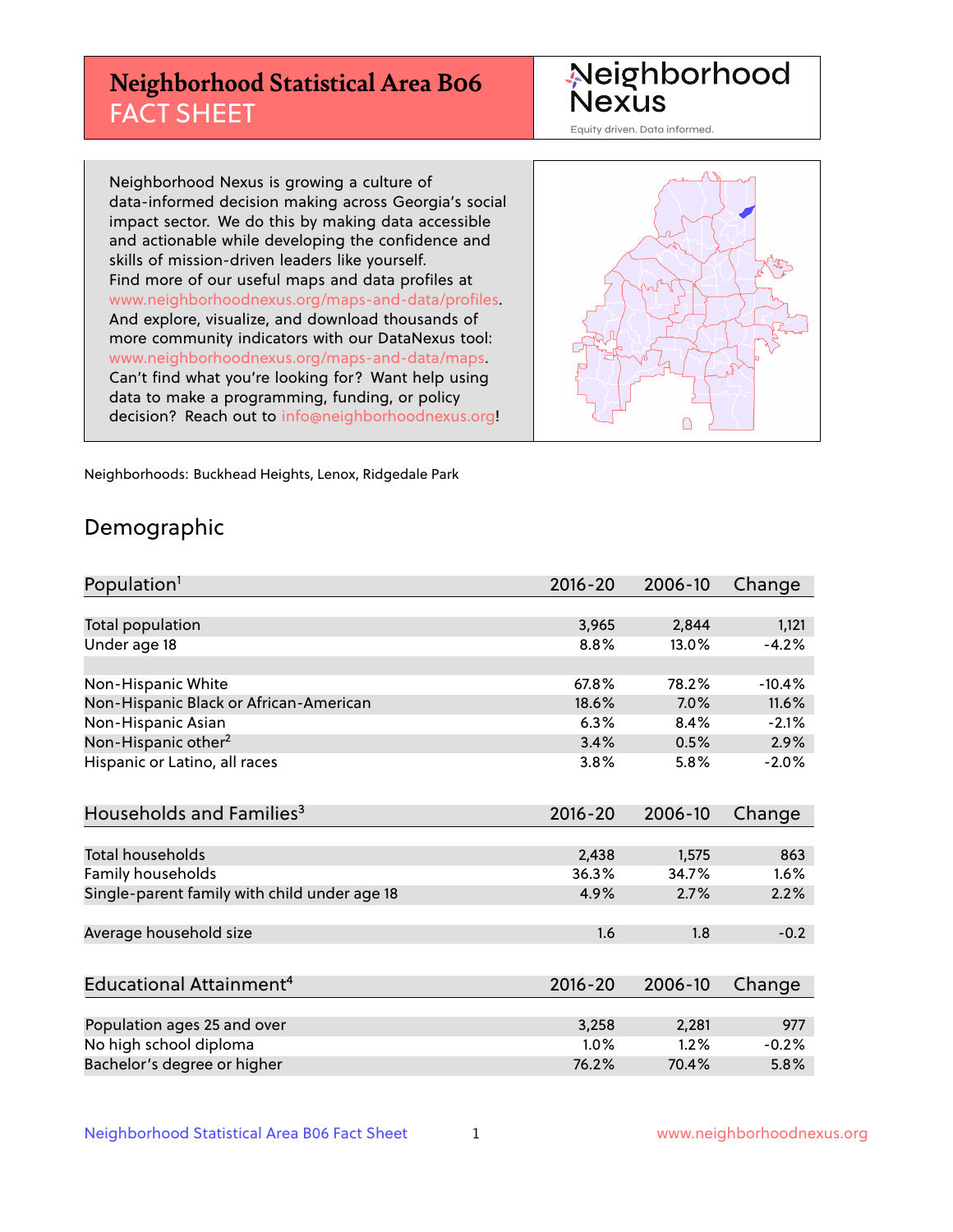## Change Measures, continued...

| Employment <sup>5</sup>                                 | $2016 - 20$   | 2006-10        | Change        |
|---------------------------------------------------------|---------------|----------------|---------------|
|                                                         |               |                |               |
| Total workers residing in Neighborhood Statistical Area | 1,797         | 1,134          | 663           |
| Workers with earnings \$1250/month or less              | 8.8%          | 20.7%          | $-11.9%$      |
| Workers with earnings \$1251/month to \$3333/month      | 12.9%         | 31.0%          | $-18.2%$      |
| Workers with earnings greater than \$3333/month         | 78.3%         | 48.2%          | 30.1%         |
| Total jobs located in Neighborhood Statistical Area     | 23,241        | 15,869         | 7,372         |
| Jobs with earnings \$1250/month or less                 | 23.1%         | 31.2%          | $-8.1%$       |
| Jobs with earnings \$1251/month to \$3333/month         | 24.5%         | 38.3%          | $-13.7%$      |
| Jobs with earnings greater than \$3333/month            | 52.4%         | 30.5%          | 21.8%         |
|                                                         |               |                |               |
| Jobs/workers ratio                                      | 12.9          | 14.0           | $-1.1$        |
|                                                         |               |                |               |
| Income and Poverty <sup>6</sup>                         | 2016-20       | 2006-10        | Change        |
|                                                         |               |                |               |
| Median household income                                 | \$96,192      | \$94,156       | \$2,036       |
|                                                         |               |                |               |
| Population for whom poverty status is determined        | 3,924<br>8.6% | 2,788<br>7.4%  | 1,136<br>1.2% |
| Population below poverty                                |               |                |               |
| Housing'                                                | 2016-20       | 2006-10        | Change        |
|                                                         |               |                |               |
| Total housing units                                     | 2,721         | 2,069          | 653           |
| Occupied housing units                                  | 89.6%         | 76.2%          | 13.4%         |
| Vacant housing units                                    | 10.4%         | 23.8%          | $-13.4%$      |
| Occupied housing units                                  |               |                | 863           |
|                                                         | 2,438         | 1,575<br>55.3% |               |
| Owner occupied housing units                            | 42.7%         |                | $-12.7%$      |
| Renter occupied housing units                           | 57.3%         | 44.7%          | 12.7%         |
| Access to a Vehicle <sup>8</sup>                        | $2016 - 20$   | 2006-10        |               |
|                                                         |               |                | Change        |
| Occupied housing units                                  | 2,438         | 1,575          | 863           |
| No vehicle available                                    | 13.9%         | 10.9%          | 3.0%          |
|                                                         |               |                |               |
| Crime Rates, per 10,000 Population <sup>9</sup>         | 2017-21       | $2012 - 16$    | Change        |
|                                                         |               |                |               |
| All Part I crimes                                       | 1,150.5       | 1,628.6        | $-478.1$      |
| Violent crime                                           | 47.9          | 54.0           | $-6.1$        |
| Murder                                                  | 1.0           | 0.0            | 1.0           |
| Robbery                                                 | 28.2          | 39.8           | $-11.6$       |
| Aggravated assault                                      | 18.7          | 14.2           | 4.5           |
| Property crime                                          | 1,102.6       | 1,574.6        | $-472.0$      |
| <b>Burglary</b>                                         | 37.3          | 50.7           | $-13.4$       |
| Larceny                                                 | 986.6         | 1,455.1        | $-468.6$      |
| Vehicle theft                                           | 78.7          | 68.7           | 10.0          |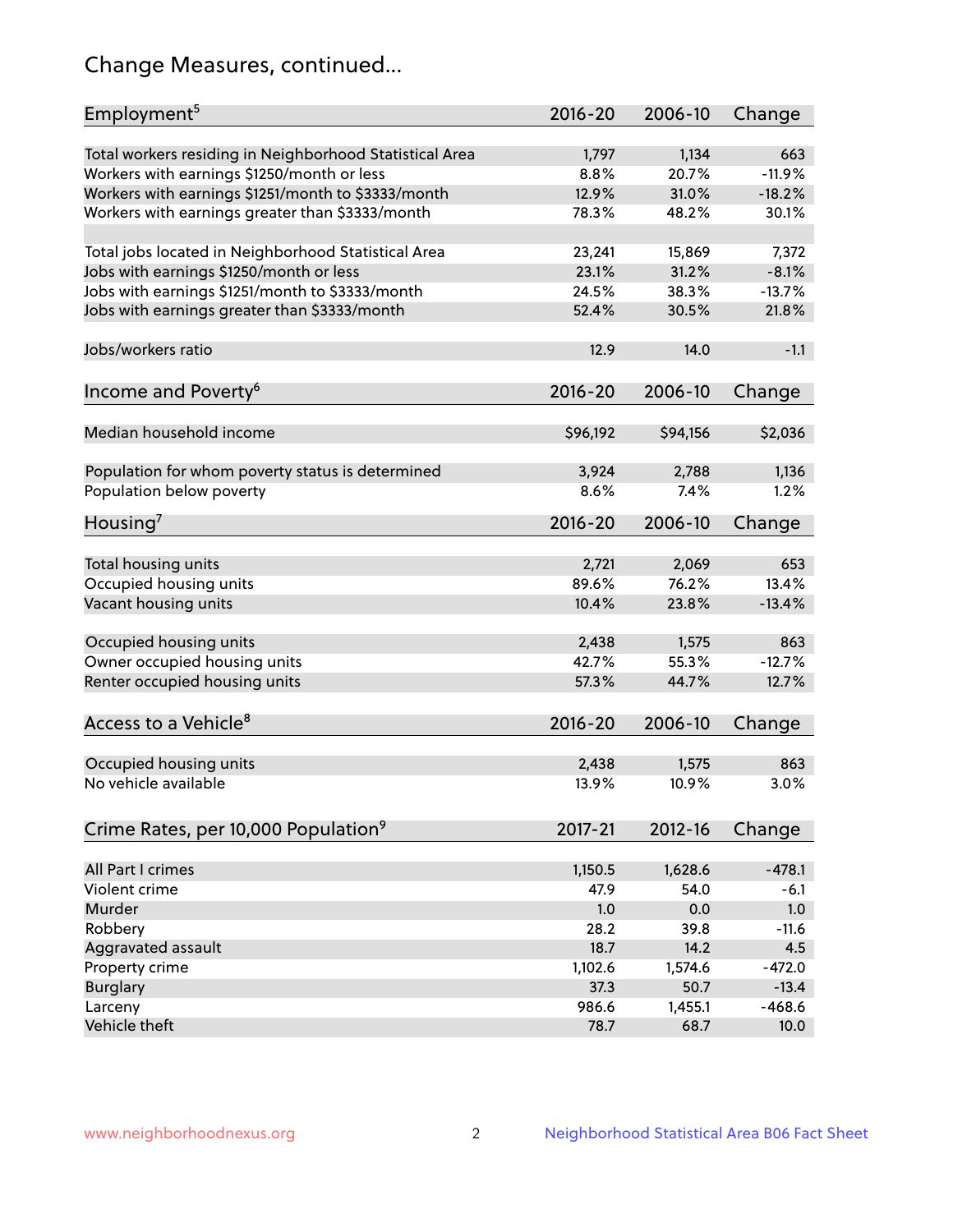## Current Data: Demographic

| Sex and Age, 2016-20 <sup>10</sup>                    | <b>Estimate</b> | Margin of Error |
|-------------------------------------------------------|-----------------|-----------------|
| Total population                                      | 3,965           | $\pm$ 477       |
| Male                                                  | 43.1%           | $\pm$ 5.1%      |
| Female                                                | 56.9%           | $\pm$ 7.5%      |
| Under 5 years                                         | 3.6%            | $\pm 2.6\%$     |
| 5 to 9 years                                          | 2.3%            | $\pm 2.7\%$     |
| 10 to 14 years                                        | 2.9%            | $\pm 2.4\%$     |
| 15 to 19 years                                        | 0.5%            | $\pm 1.0\%$     |
| 20 to 24 years                                        | 8.5%            | $\pm$ 5.2%      |
| 25 to 34 years                                        | 22.6%           | $\pm$ 5.2%      |
| 35 to 44 years                                        | 10.7%           | $\pm$ 3.8%      |
| 45 to 54 years                                        | 10.0%           | $\pm$ 4.9%      |
| 55 to 59 years                                        | 2.6%            | ±1.9%           |
| 60 to 64 years                                        | 6.3%            | $\pm$ 4.2%      |
| 65 to 74 years                                        | 7.2%            | $\pm 3.0\%$     |
| 75 to 84 years                                        | 7.8%            | $\pm 3.0\%$     |
| 85 years and over                                     | 15.1%           | $\pm 3.6\%$     |
| Median age (years)                                    | 43.5            | ±2.9            |
| Race and Ethnicity, 2016-20 <sup>11</sup>             | <b>Estimate</b> | Margin of Error |
| <b>Total population</b>                               | 3,965           | $\pm$ 477       |
| Hispanic or Latino (of any race)                      | 3.8%            | $\pm$ 4.1%      |
| Not Hispanic or Latino                                | 96.2%           | ±3.3%           |
| White alone                                           | 67.8%           | $\pm$ 7.7%      |
| Black or African American alone                       | 18.6%           | $\pm 8.0\%$     |
| American Indian and Alaska Native alone               | 0.0%            | $\pm$ 0.4%      |
| Asian alone                                           | 6.3%            | $\pm$ 3.3%      |
| Native Hawaiian and other Pacific Islander alone      | 0.0%            | $\pm$ 0.4%      |
| Some other race alone                                 | 0.0%            | $\pm$ 0.4%      |
| Two or more races                                     | 3.4%            | $\pm 2.4\%$     |
| U.S. Citizenship Status, 2016-20 <sup>12</sup>        | <b>Estimate</b> | Margin of Error |
| Foreign-born population                               | 630             | $\pm 220$       |
| Naturalized U.S. citizen                              | 58.6%           | $\pm$ 16.4%     |
| Not a U.S. citizen                                    | 41.4%           | ±18.3%          |
| Citizen, Voting Age Population, 2016-20 <sup>13</sup> | <b>Estimate</b> | Margin of Error |
| Citizen, 18 and over population                       | 3,356           | $\pm 450$       |
| Male                                                  | 43.7%           | $\pm$ 6.0%      |
| Female                                                | 56.3%           | $\pm$ 7.3%      |
|                                                       |                 |                 |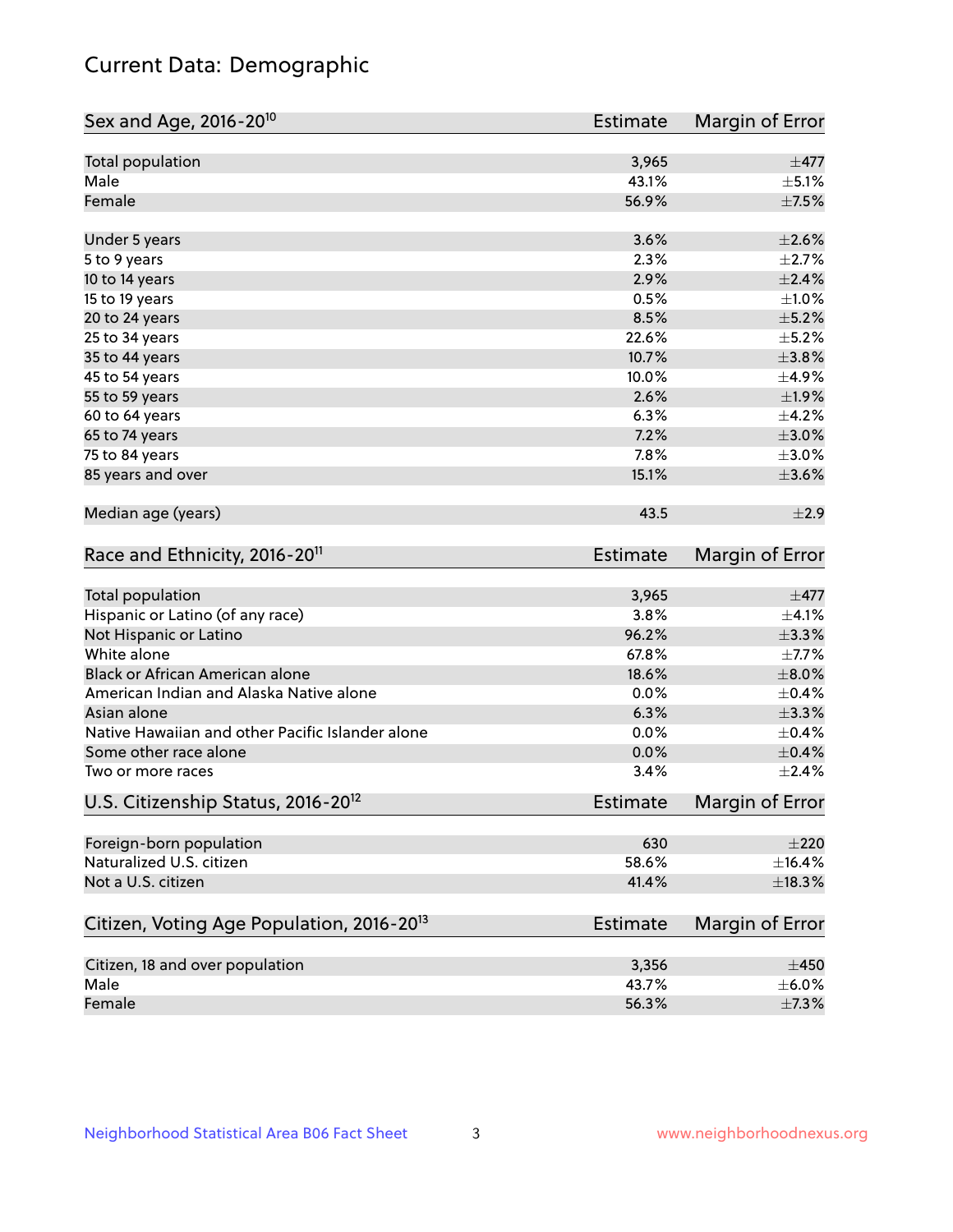## Current Data: Economic

| Income, 2016-20 <sup>14</sup>                                     | <b>Estimate</b> | Margin of Error |
|-------------------------------------------------------------------|-----------------|-----------------|
| All households                                                    |                 | $\pm 288$       |
|                                                                   | 2,438<br>5.9%   |                 |
| Less than \$10,000                                                |                 | $\pm$ 3.3%      |
| \$10,000 to \$14,999                                              | 0.6%            | $\pm1.0\%$      |
| \$15,000 to \$24,999                                              | 6.5%            | $\pm$ 4.2%      |
| \$25,000 to \$34,999                                              | 2.8%            | $\pm 2.5\%$     |
| \$35,000 to \$49,999                                              | 6.5%            | ±3.8%           |
| \$50,000 to \$74,999                                              | 20.0%           | $\pm$ 7.0%      |
| \$75,000 to \$99,999                                              | 9.1%            | $\pm$ 6.9%      |
| \$100,000 to \$149,999                                            | 20.3%           | $\pm$ 6.7%      |
| \$150,000 to \$199,999                                            | 8.3%            | $\pm$ 4.9%      |
| \$200,000 or more                                                 | 20.0%           | $\pm$ 6.6%      |
| Median household income (dollars)                                 | \$96,192        | ±10,755         |
| Mean household income (dollars)                                   | \$189,405       | ±69,765         |
| Households with earnings                                          | 66.3%           | $\pm$ 3.2%      |
| Mean earnings (dollars)                                           | \$197,915       | $\pm 85,694$    |
| Households with Social Security                                   | 31.3%           | $\pm$ 3.9%      |
| Mean Social Security income (dollars)                             | \$28,622        | $\pm$ 4,742     |
| Households with retirement income                                 | 18.8%           | $\pm$ 5.3%      |
| Mean retirement income (dollars)                                  | \$64,422        | $\pm$ 24,858    |
| Households with Supplemental Security Income                      | 2.3%            | ±2.8%           |
| Mean Supplemental Security Income (dollars)                       | \$0             | $\pm$ 0         |
| Households with cash public assistance income                     | 0.6%            | $\pm 1.0\%$     |
| Mean cash public assistance income (dollars)                      | \$0             | $\pm 0$         |
| Households with Food Stamp/SNAP benefits in the past 12<br>months | 0.5%            | $\pm$ 0.8%      |
|                                                                   |                 |                 |
| Family households                                                 | 885             | $\pm$ 192       |
| Less than \$10,000                                                | 2.5%            | $\pm$ 4.1%      |
| \$10,000 to \$14,999                                              | 0.0%            | $\pm 1.6\%$     |
| \$15,000 to \$24,999                                              | 1.4%            | $\pm 3.0\%$     |
| \$25,000 to \$34,999                                              | 0.0%            | $\pm 2.3\%$     |
| \$35,000 to \$49,999                                              | 2.3%            | $\pm$ 3.5%      |
| \$50,000 to \$74,999                                              | 20.5%           | ±13.4%          |
| \$75,000 to \$99,999                                              | 3.5%            | $\pm$ 4.0%      |
| \$100,000 to \$149,999                                            | 35.2%           | ±13.9%          |
| \$150,000 to \$199,999                                            | 5.4%            | $\pm$ 6.0%      |
| \$200,000 or more                                                 | 29.3%           | $\pm$ 11.0%     |
| Median family income (dollars)                                    | \$131,553       | $\pm$ 8,382     |
| Mean family income (dollars)                                      | \$193,154       | ±42,483         |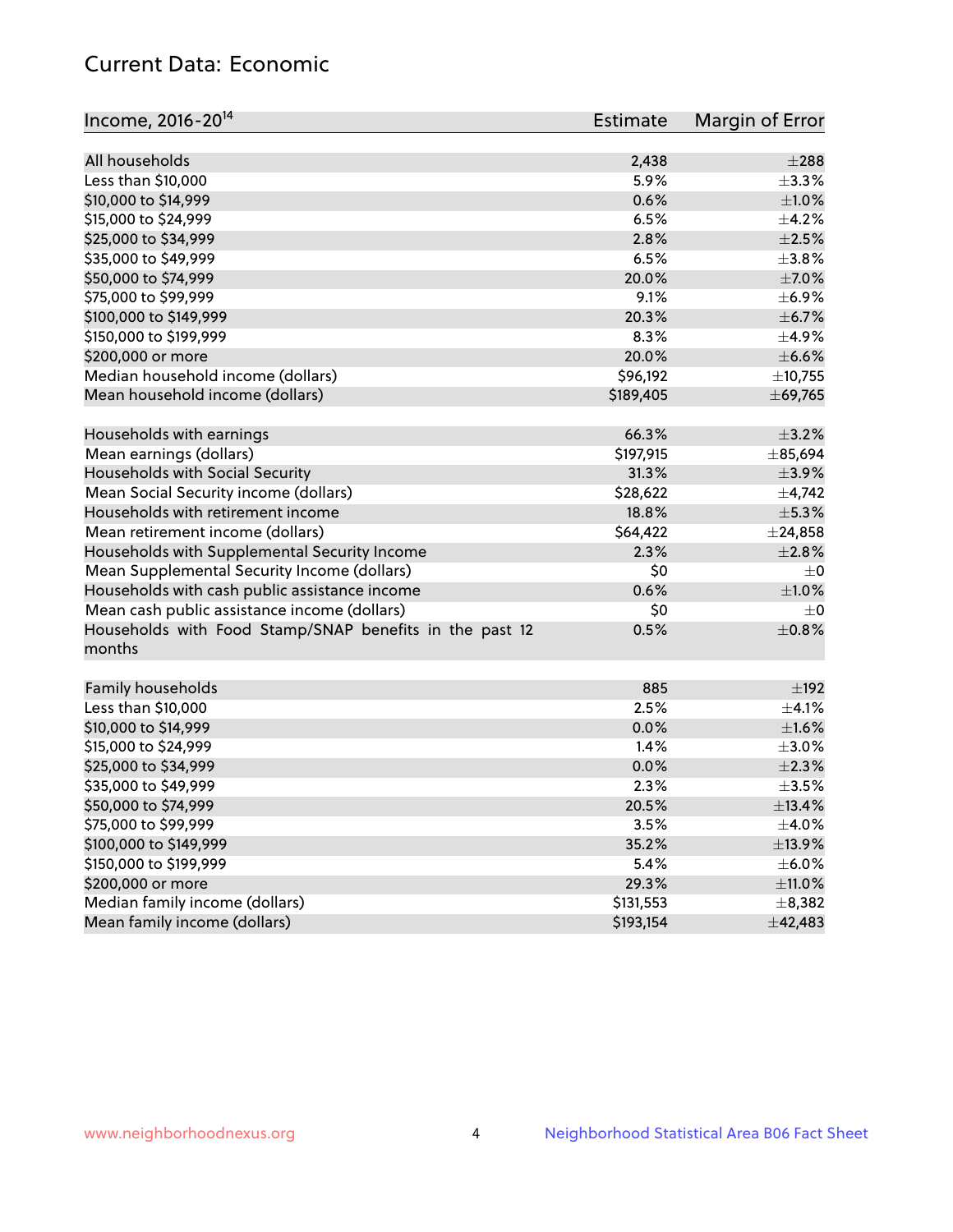## Current Data: Economic, continued...

| Income, 2016-20, continued <sup>15</sup>                              | <b>Estimate</b> | Margin of Error        |
|-----------------------------------------------------------------------|-----------------|------------------------|
|                                                                       |                 |                        |
| Nonfamily households                                                  | 1,554           | $\pm$ 297              |
| Median nonfamily income (dollars)                                     | \$71,274        | ±5,917                 |
| Mean nonfamily income (dollars)                                       | \$185,942       | ±115,118               |
| Median earnings for workers (dollars)                                 | \$76,839        | ± 6,768                |
| Median earnings for male full-time, year-round workers<br>(dollars)   | \$92,427        | ±7,882                 |
| Median earnings for female full-time, year-round workers<br>(dollars) | \$76,911        | ±12,209                |
| Per capita income (dollars)                                           | \$115,756       | ±42,578                |
| Families Below Poverty Level, 2016-20 <sup>16</sup>                   | <b>Estimate</b> | <b>Margin of Error</b> |
|                                                                       |                 |                        |
| <b>All Families</b>                                                   | 885             | $\pm$ 192              |
| Percent below poverty                                                 | 2.5%            | $\pm$ 4.1%             |
| Families with related children under 18 years                         | 281             | $\pm$ 153              |
| Percent below poverty                                                 | 7.8%            | ±14.0%                 |
| Families with related children under 5 years only                     | 112             | $\pm$ 87               |
| Percent below poverty                                                 | 19.6%           | ±33.4%                 |
| Married couple families                                               | 658             | ±175                   |
| Percent below poverty                                                 | 0.0%            | $\pm 2.2\%$            |
| Married couple families with related children under 18 years          | 124             | $\pm$ 85               |
| Percent below poverty                                                 | $0.0\%$         | ±11.4%                 |
| Married couple families with related children under 5 years           | 90              | $\pm$ 76               |
| Percent below poverty                                                 | $0.0\%$         | ±15.6%                 |
| Families with female householder, no spouse present                   | 161             | $\pm 105$              |
| Percent below poverty                                                 | 13.6%           | ±20.5%                 |
| Families with female householder, no spouse present with              | 104             | $\pm$ 107              |
| related children under 18 years                                       |                 |                        |
| Percent below poverty                                                 | 21.1%           | ±26.9%                 |
| Families with female householder, no spouse present with              | 22              | $\pm$ 39               |
| related children under 5 years                                        |                 |                        |
| Percent below poverty                                                 | 100.0%          | $±$ 240.5%             |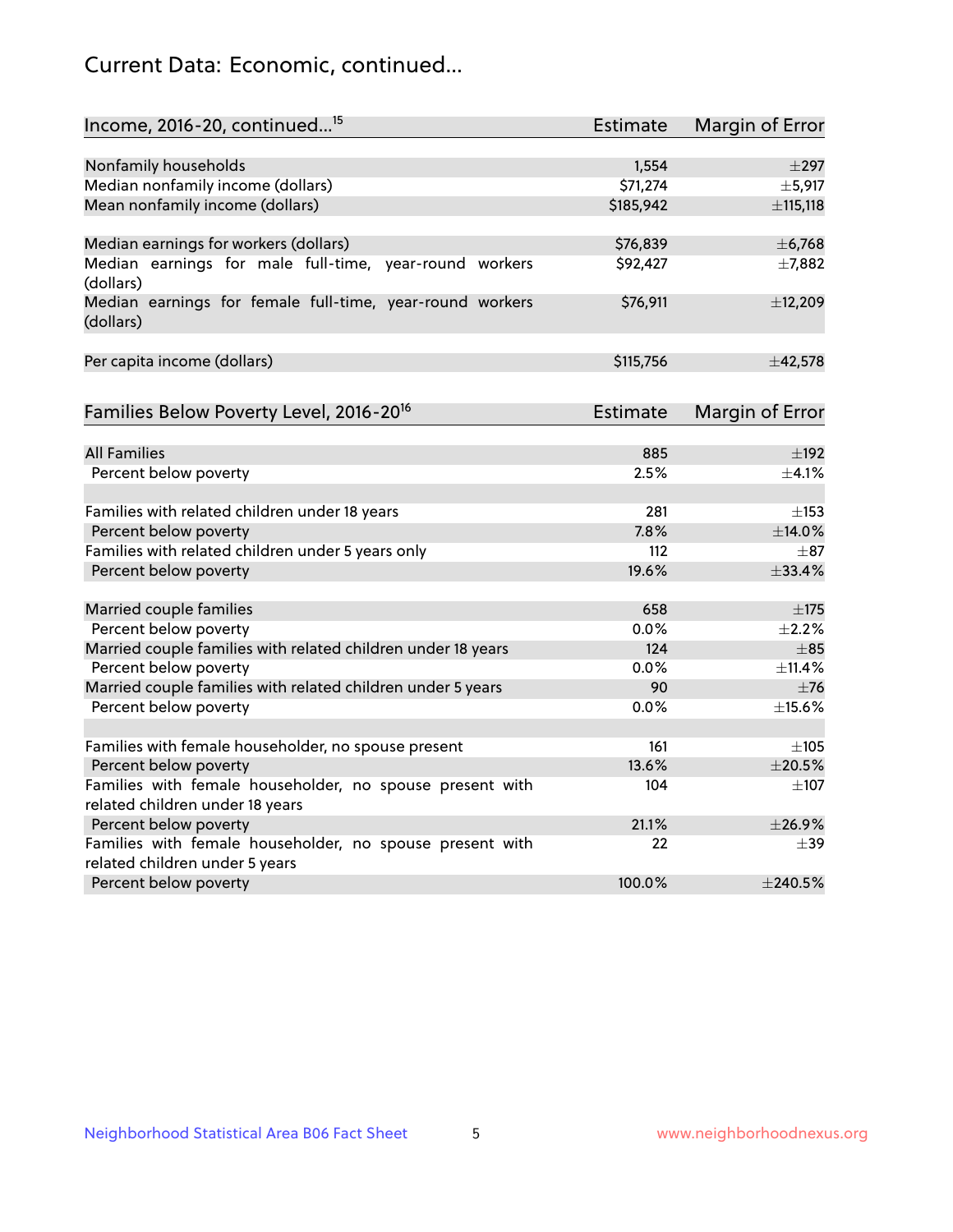## Current Data: Economic, continued...

| People Below Poverty Level, 2016-20 <sup>17</sup> | <b>Estimate</b> | Margin of Error |
|---------------------------------------------------|-----------------|-----------------|
|                                                   |                 |                 |
| Total population                                  | 3,924           | $\pm$ 477       |
| Percent below poverty                             | 8.6%            | $\pm$ 3.2%      |
| Population under 18 years                         | 350             | $\pm$ 188       |
| Percent below poverty                             | 9.4%            | $\pm 20.1\%$    |
| Population 18 years and over                      | 3,575           | $\pm 460$       |
| Percent below poverty                             | 8.5%            | $\pm$ 4.2%      |
| Population 18 to 64 years                         | 2,414           | ±413            |
| Percent below poverty                             | 12.0%           | $\pm$ 5.8%      |
| Population 65 years and over                      | 1,160           | $\pm 203$       |
| Percent below poverty                             | 1.3%            | $\pm 3.0\%$     |

| Poverty by Race/Ethnicity, 2016-20 <sup>18</sup> | Estimate | Margin of Error |
|--------------------------------------------------|----------|-----------------|
|                                                  |          |                 |
| Non-Hispanic White population                    | 2,680    | ±444            |
| Percent below poverty                            | 6.6%     | $\pm 3.6\%$     |
| <b>Black population</b>                          | 802      | $\pm$ 372       |
| Percent below poverty                            | 11.2%    | $\pm$ 8.7%      |
| Asian population                                 | 252      | $\pm$ 136       |
| Percent below poverty                            | 3.6%     | $\pm$ 5.7%      |
| Hispanic or Latino population                    | 152      | $\pm 163$       |
| Percent below poverty                            | 0.2%     | $\pm$ 9.6%      |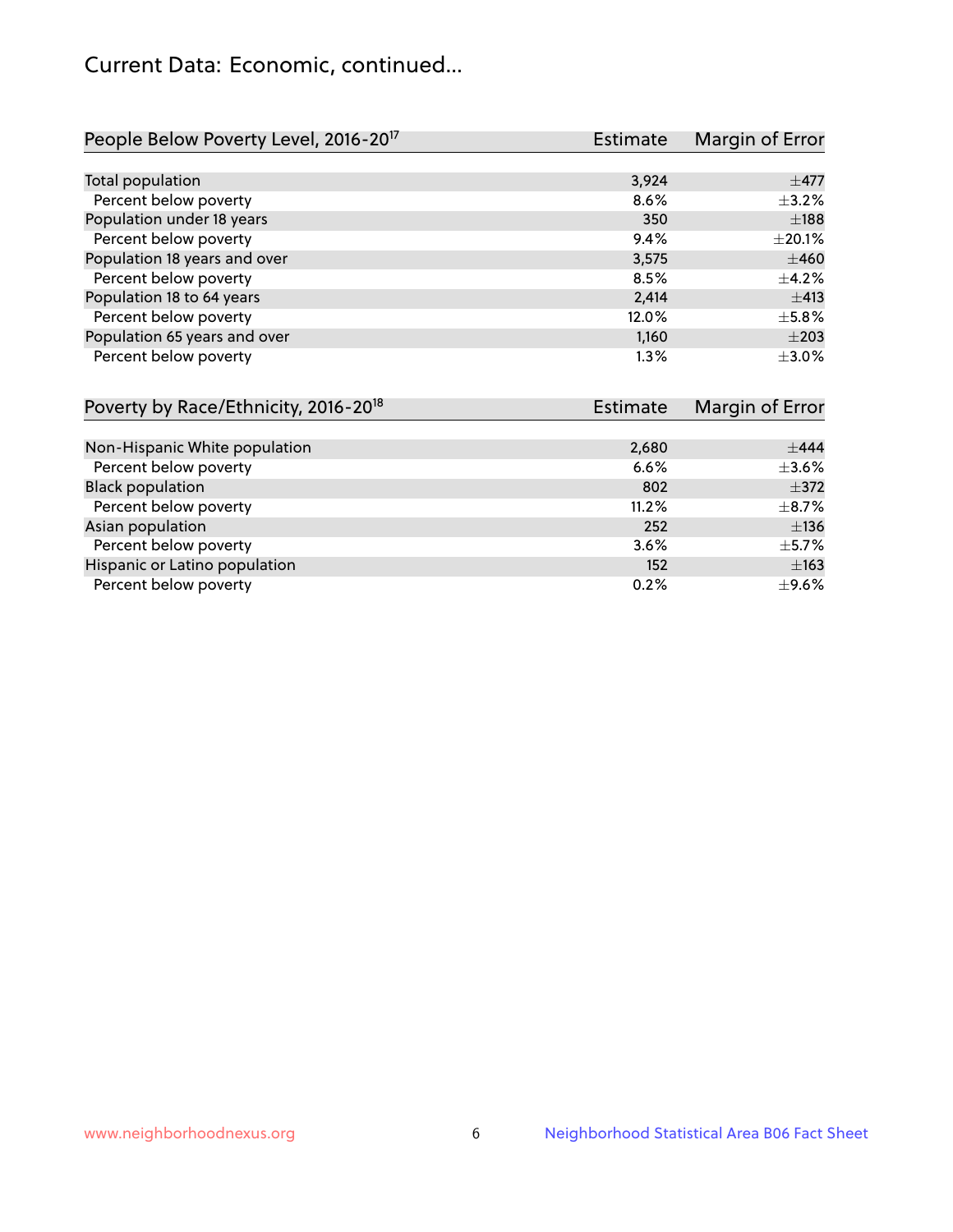# Current Data: Employment

| Employment Status, 2016-20 <sup>19</sup>                      | <b>Estimate</b> | Margin of Error |
|---------------------------------------------------------------|-----------------|-----------------|
| Population 16 years and over                                  | 3,616           | ±441            |
| In labor force                                                | 59.9%           | $\pm$ 8.9%      |
| Civilian labor force                                          | 59.9%           | $\pm$ 8.9%      |
| Employed                                                      | 58.1%           | $\pm$ 8.8%      |
| Unemployed                                                    | 1.8%            | $\pm 2.7\%$     |
| <b>Armed Forces</b>                                           | 0.0%            | $\pm1.7\%$      |
| Not in labor force                                            | 40.1%           | $\pm$ 6.2%      |
|                                                               |                 |                 |
| Civilian labor force                                          | 2,165           | $\pm$ 416       |
| <b>Unemployment Rate</b>                                      | 3.0%            | $\pm$ 4.5%      |
|                                                               |                 |                 |
| Females 16 years and over                                     | 2,061           | $\pm$ 353       |
| In labor force                                                | 57.7%           | $\pm$ 10.9%     |
| Civilian labor force                                          | 57.7%           | $\pm$ 10.9%     |
| Employed                                                      | 54.6%           | $\pm$ 10.7%     |
|                                                               |                 |                 |
| Own children of the householder under 6 years                 | 146             | $\pm 108$       |
| All parents in family in labor force                          | 88.9%           | ±27.8%          |
|                                                               |                 |                 |
| Own children of the householder 6 to 17 years                 | 204             | ±168            |
| All parents in family in labor force                          | 98.0%           | ±113.9%         |
|                                                               |                 |                 |
| Industry, 2016-20 <sup>20</sup>                               | <b>Estimate</b> | Margin of Error |
|                                                               |                 |                 |
| Civilian employed population 16 years and over                | 2,101           | $\pm 408$       |
| Agriculture, forestry, fishing and hunting, and mining        | 0.0%            | $\pm 1.0\%$     |
| Construction                                                  | 4.0%            | $\pm$ 3.7%      |
| Manufacturing                                                 | 8.3%            | $\pm$ 5.4%      |
| Wholesale trade                                               | 4.8%            | $\pm$ 3.9%      |
| Retail trade                                                  | 3.0%            | $\pm 2.5\%$     |
| Transportation and warehousing, and utilities                 | 6.5%            | $\pm 4.0\%$     |
| Information                                                   | 5.0%            | $\pm$ 4.0%      |
| Finance and insurance, and real estate and rental and leasing | 12.1%           | $\pm$ 5.6%      |
| Professional, scientific, and management, and administrative  | 22.1%           | $\pm$ 7.3%      |
| and waste management services                                 |                 |                 |
| Educational services, and health care and social assistance   | 17.9%           | $\pm$ 7.5%      |
| Arts, entertainment, and recreation, and accommodation and    | 9.9%            | $\pm$ 7.9%      |
| food services                                                 |                 |                 |
| Other services, except public administration                  | 3.3%            | $\pm 2.8\%$     |
| Public administration                                         | 3.2%            | $\pm$ 3.4%      |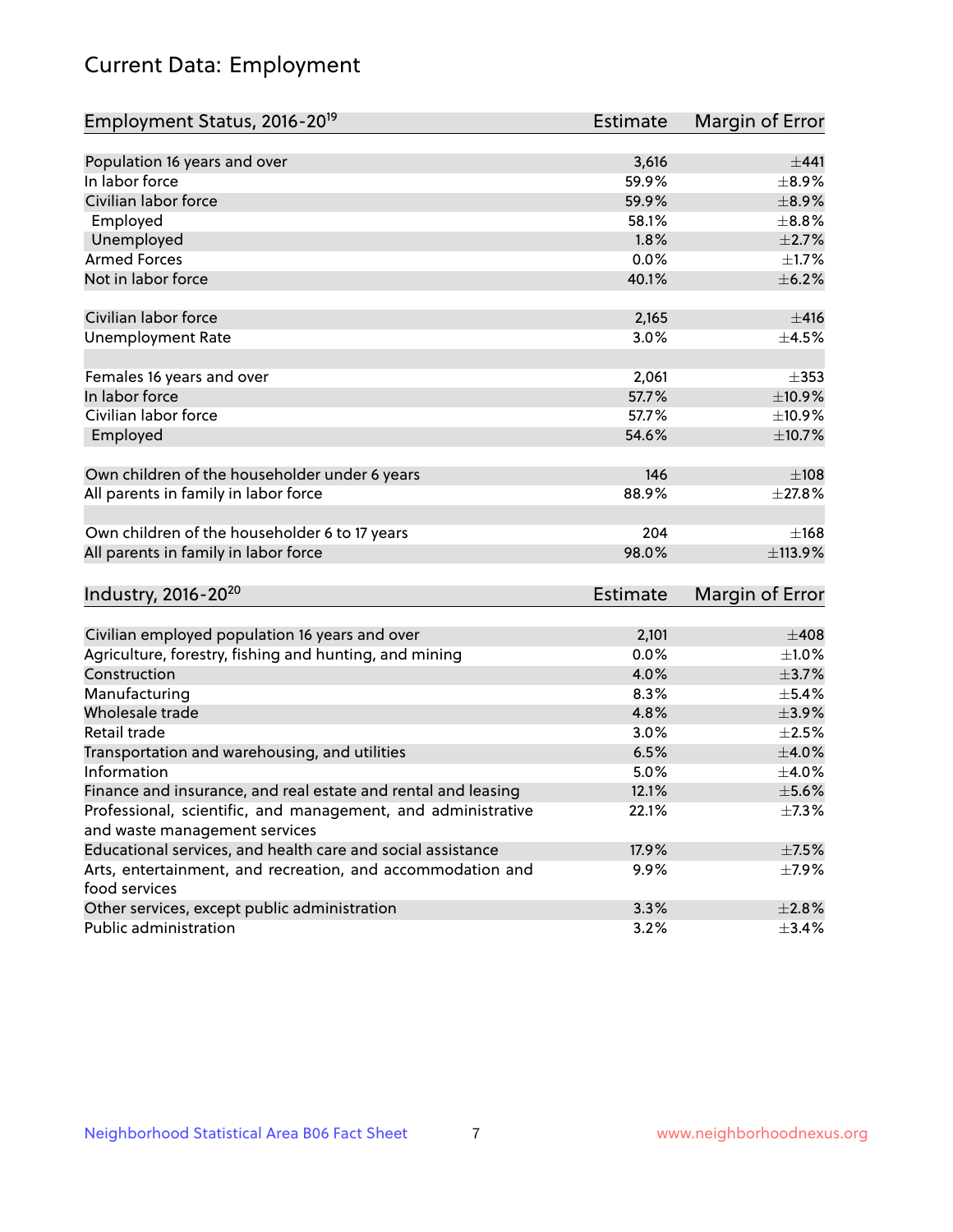# Current Data: Employment, continued...

| Civilian employed population 16 years and over<br>2,101                                                          | $\pm 408$   |
|------------------------------------------------------------------------------------------------------------------|-------------|
| 70.3%<br>Management, business, science, and arts occupations                                                     | $\pm$ 3.1%  |
| 9.4%<br>Service occupations                                                                                      | $\pm$ 6.0%  |
| Sales and office occupations<br>16.1%                                                                            | $\pm$ 5.7%  |
| 0.6%<br>Natural resources, construction, and maintenance occupations                                             | $\pm 1.2\%$ |
| Production, transportation, and material moving occupations<br>3.6%                                              | $\pm$ 3.1%  |
| Class of Worker, 2016-20 <sup>22</sup><br>Estimate<br>Margin of Error                                            |             |
| Civilian employed population 16 years and over<br>2,101                                                          | $\pm 408$   |
| Private wage and salary workers<br>88.6%                                                                         | ±23.3%      |
| Government workers<br>10.1%                                                                                      | ±6.8%       |
| Self-employed in own not incorporated business workers<br>1.3%                                                   | $\pm 2.1\%$ |
| Unpaid family workers<br>0.0%                                                                                    | $\pm1.0\%$  |
|                                                                                                                  |             |
| Job Flows, 2019 <sup>23</sup>                                                                                    | 2019        |
| Total Jobs in Neighborhood Statistical Area                                                                      | 23,241      |
| Held by residents of Neighborhood Statistical Area                                                               | 0.7%        |
| Held by non-residents of Neighborhood Statistical Area                                                           | 99.3%       |
| Jobs by Industry Sector, 2019 <sup>24</sup>                                                                      | 2019        |
| Total Jobs in Neighborhood Statistical Area                                                                      | 23,241      |
| <b>Goods Producing sectors</b>                                                                                   | 1.9%        |
| Trade, Transportation, and Utilities sectors                                                                     | 23.5%       |
| All Other Services sectors                                                                                       | 74.6%       |
| Total Jobs in Neighborhood Statistical<br>held<br>by<br>Area<br>Neighborhood Statistical Area residents          | 167         |
| <b>Goods Producing sectors</b>                                                                                   | 1.2%        |
| Trade, Transportation, and Utilities sectors                                                                     | 17.4%       |
| All Other Services sectors                                                                                       | 81.4%       |
| Jobs by Earnings, 2019 <sup>25</sup>                                                                             | 2019        |
| Total Jobs in Neighborhood Statistical Area                                                                      | 23,241      |
| Jobs with earnings \$1250/month or less                                                                          | 23.1%       |
| Jobs with earnings \$1251/month to \$3333/month                                                                  | 24.5%       |
| Jobs with earnings greater than \$3333/month                                                                     | 52.4%       |
| Neighborhood Statistical<br>Jobs<br>in<br>held<br>by<br>Total<br>Area<br>Neighborhood Statistical Area residents | 167         |
| Jobs with earnings \$1250/month or less                                                                          | 9.0%        |
| Jobs with earnings \$1251/month to \$3333/month                                                                  | 10.8%       |
| Jobs with earnings greater than \$3333/month                                                                     | 80.2%       |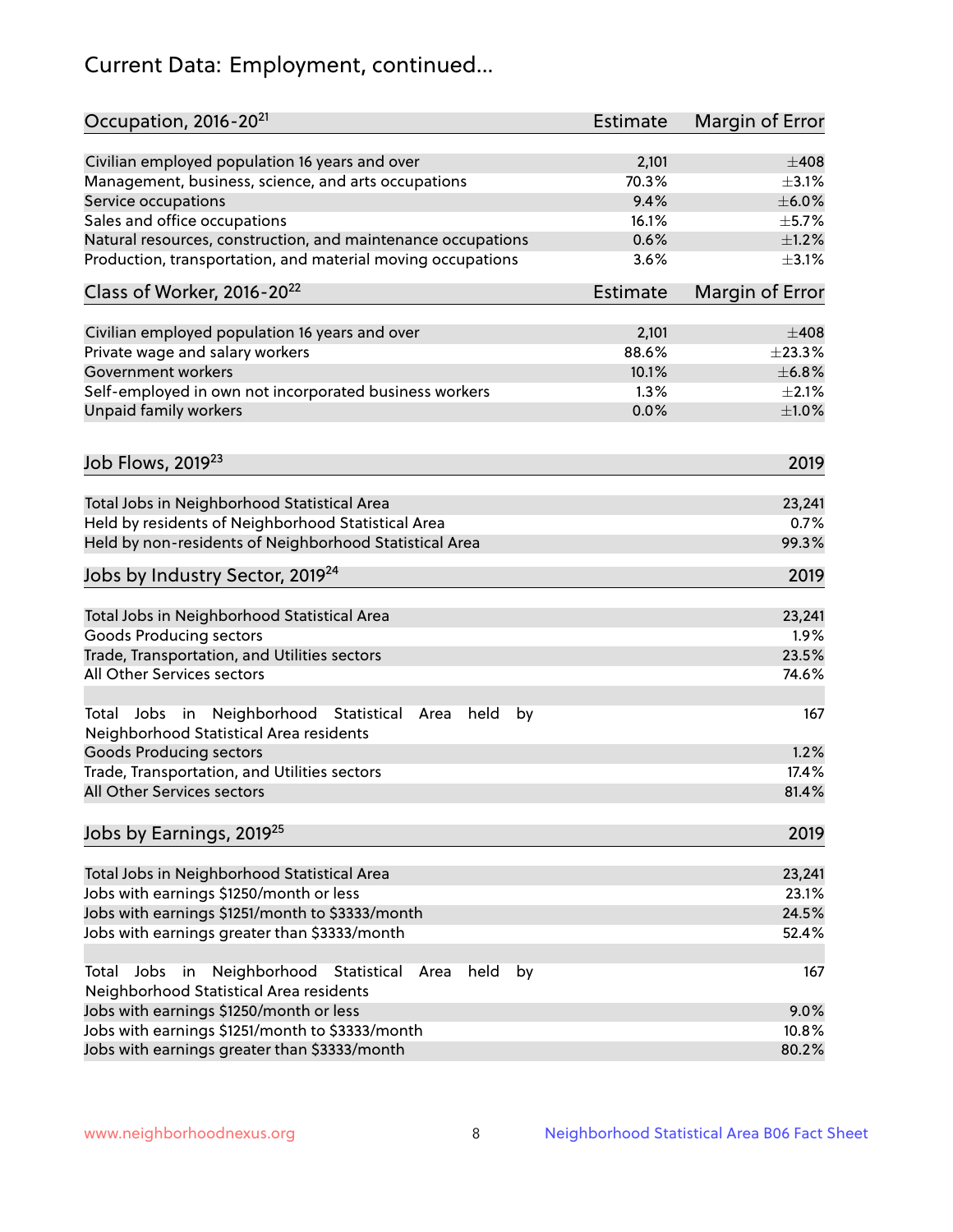## Current Data: Employment, continued...

| Jobs by Age of Worker, 2019 <sup>26</sup>                                                      | 2019   |
|------------------------------------------------------------------------------------------------|--------|
|                                                                                                |        |
| Total Jobs in Neighborhood Statistical Area                                                    | 23,241 |
| Jobs with workers age 29 or younger                                                            | 25.7%  |
| Jobs with workers age 30 to 54                                                                 | 55.6%  |
| Jobs with workers age 55 or older                                                              | 18.7%  |
|                                                                                                |        |
| Total Jobs in Neighborhood Statistical Area held by<br>Neighborhood Statistical Area residents | 167    |
| Jobs with workers age 29 or younger                                                            | 18.6%  |
| Jobs with workers age 30 to 54                                                                 | 54.5%  |
| Jobs with workers age 55 or older                                                              | 26.9%  |

### Current Data: Education

| School Enrollment, 2016-20 <sup>27</sup>       | <b>Estimate</b> | Margin of Error |
|------------------------------------------------|-----------------|-----------------|
|                                                |                 |                 |
| Population 3 years and over enrolled in school | 525             | ±180            |
| Nursery school, preschool                      | 0.4%            | $+3.2%$         |
| Kindergarten                                   | 0.1%            | $\pm 2.8\%$     |
| Elementary school (grades 1-8)                 | 38.7%           | ±28.3%          |
| High school (grades 9-12)                      | 0.2%            | $\pm 2.9\%$     |
| College or graduate school                     | 60.7%           | ±18.4%          |

| Educational Attainment, 2016-20 <sup>28</sup> | <b>Estimate</b> | Margin of Error |
|-----------------------------------------------|-----------------|-----------------|
|                                               |                 |                 |
| Population 25 years and over                  | 3,258           | $\pm 466$       |
| Less than 9th grade                           | $0.0\%$         | $+1.2%$         |
| 9th to 12th grade, no diploma                 | $1.0\%$         | $\pm1.8\%$      |
| High school graduate (includes equivalency)   | 5.9%            | $\pm 3.6\%$     |
| Some college, no degree                       | 13.1%           | $\pm$ 4.4%      |
| Associate's degree                            | 3.8%            | $\pm 2.7\%$     |
| Bachelor's degree                             | 42.3%           | $\pm 8.0\%$     |
| Graduate or professional degree               | 33.8%           | $\pm$ 5.9%      |
|                                               |                 |                 |
| Percent high school graduate or higher        | 99.0%           | $\pm 1.6\%$     |
| Percent bachelor's degree or higher           | 76.2%           | $\pm$ 6.4%      |
|                                               |                 |                 |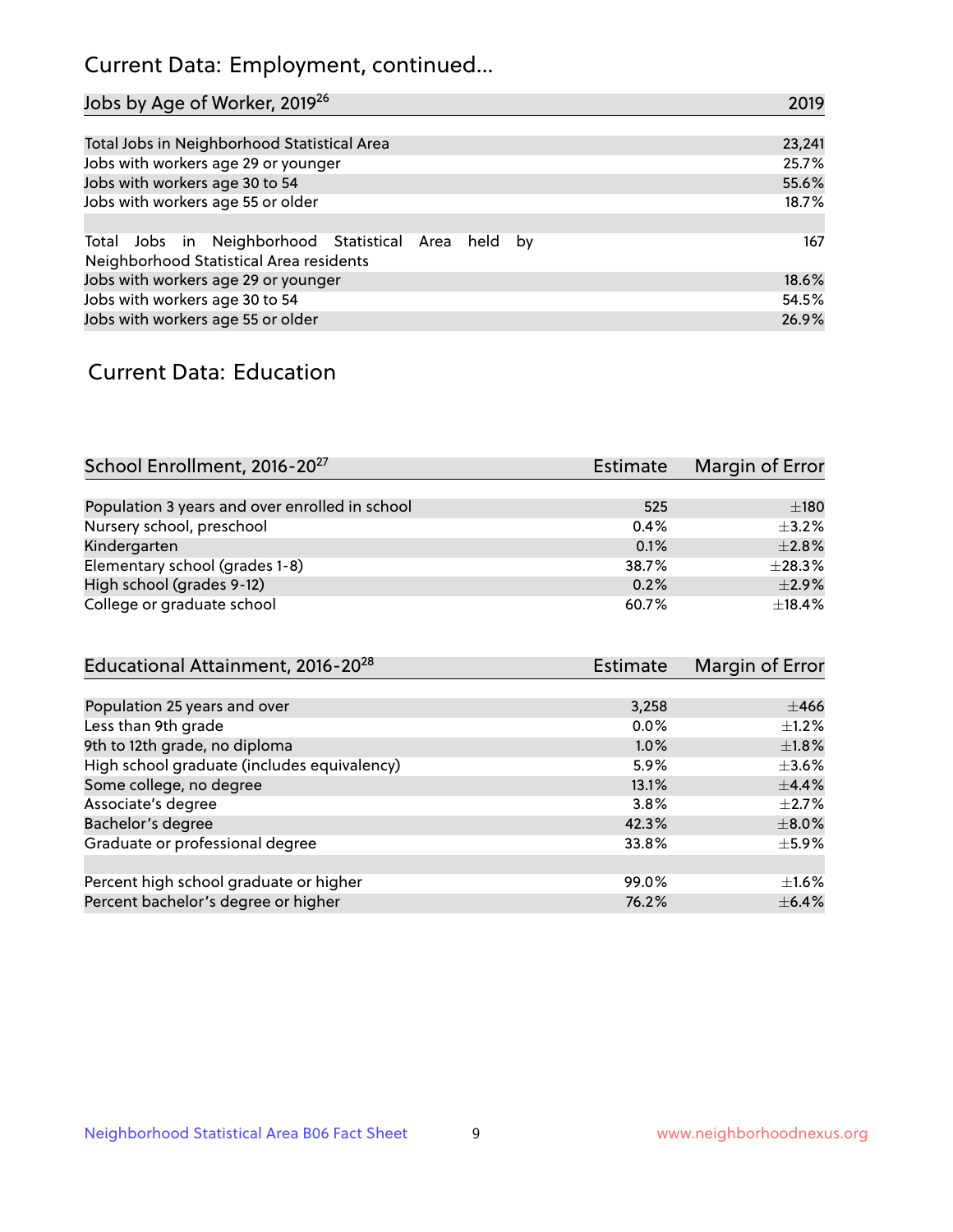## Current Data: Housing

| Households by Type, 2016-20 <sup>29</sup>            | <b>Estimate</b> | Margin of Error |
|------------------------------------------------------|-----------------|-----------------|
|                                                      |                 |                 |
| <b>Total households</b>                              | 2,438           | $\pm 288$       |
| Family households (families)                         | 36.3%           | $\pm$ 6.6%      |
| With own children under 18 years                     | 11.5%           | $\pm$ 6.0%      |
| Married-couple family                                | 27.0%           | $\pm$ 6.4%      |
| With own children of the householder under 18 years  | 5.1%            | $\pm$ 3.4%      |
| Male householder, no spouse present, family          | 2.7%            | $\pm 2.8\%$     |
| With own children of the householder under 18 years  | 2.2%            | $\pm 2.7\%$     |
| Female householder, no spouse present, family        | 6.6%            | $\pm$ 4.4%      |
| With own children of the householder under 18 years  | 4.3%            | $\pm 4.2\%$     |
| Nonfamily households                                 | 63.7%           | $\pm$ 9.6%      |
| Householder living alone                             | 52.6%           | ±10.9%          |
| 65 years and over                                    | 17.1%           | $\pm$ 5.5%      |
|                                                      |                 |                 |
| Households with one or more people under 18 years    | 11.5%           | $\pm$ 4.5%      |
| Households with one or more people 65 years and over | 34.0%           | $\pm 4.6\%$     |
|                                                      |                 |                 |
| Average household size                               | 1.61            | $\pm 0.04$      |
| Average family size                                  | 2.28            | $\pm$ 0.29      |
| Housing Occupancy, 2016-20 <sup>30</sup>             | <b>Estimate</b> | Margin of Error |
| Total housing units                                  | 2,721           | $\pm 235$       |
| Occupied housing units                               | 89.6%           | $\pm$ 7.2%      |
| Vacant housing units                                 | 10.4%           | $\pm$ 5.0%      |
|                                                      |                 |                 |
| Homeowner vacancy rate                               | 0.0             | ±1.3            |
| Rental vacancy rate                                  | 8.6             | $\pm$ 5.8       |
| Units in Structure, 2016-20 <sup>31</sup>            | <b>Estimate</b> | Margin of Error |
|                                                      |                 |                 |
| Total housing units                                  | 2,721           | $\pm 235$       |
| 1-unit, detached                                     | 2.2%            | $\pm 2.1\%$     |
| 1-unit, attached                                     | 8.3%            | $\pm$ 3.7%      |
| 2 units                                              | 1.4%            | $\pm$ 1.7%      |
| 3 or 4 units                                         | 0.6%            | $\pm$ 0.9%      |
| 5 to 9 units                                         | 1.0%            | $\pm 1.6\%$     |
| 10 to 19 units                                       | 6.4%            | $\pm 4.1\%$     |
| 20 or more units                                     | 80.1%           | $\pm$ 6.7%      |
| Mobile home                                          | 0.0%            | $\pm$ 0.5%      |
| Boat, RV, van, etc.                                  | $0.0\%$         | $\pm$ 0.5%      |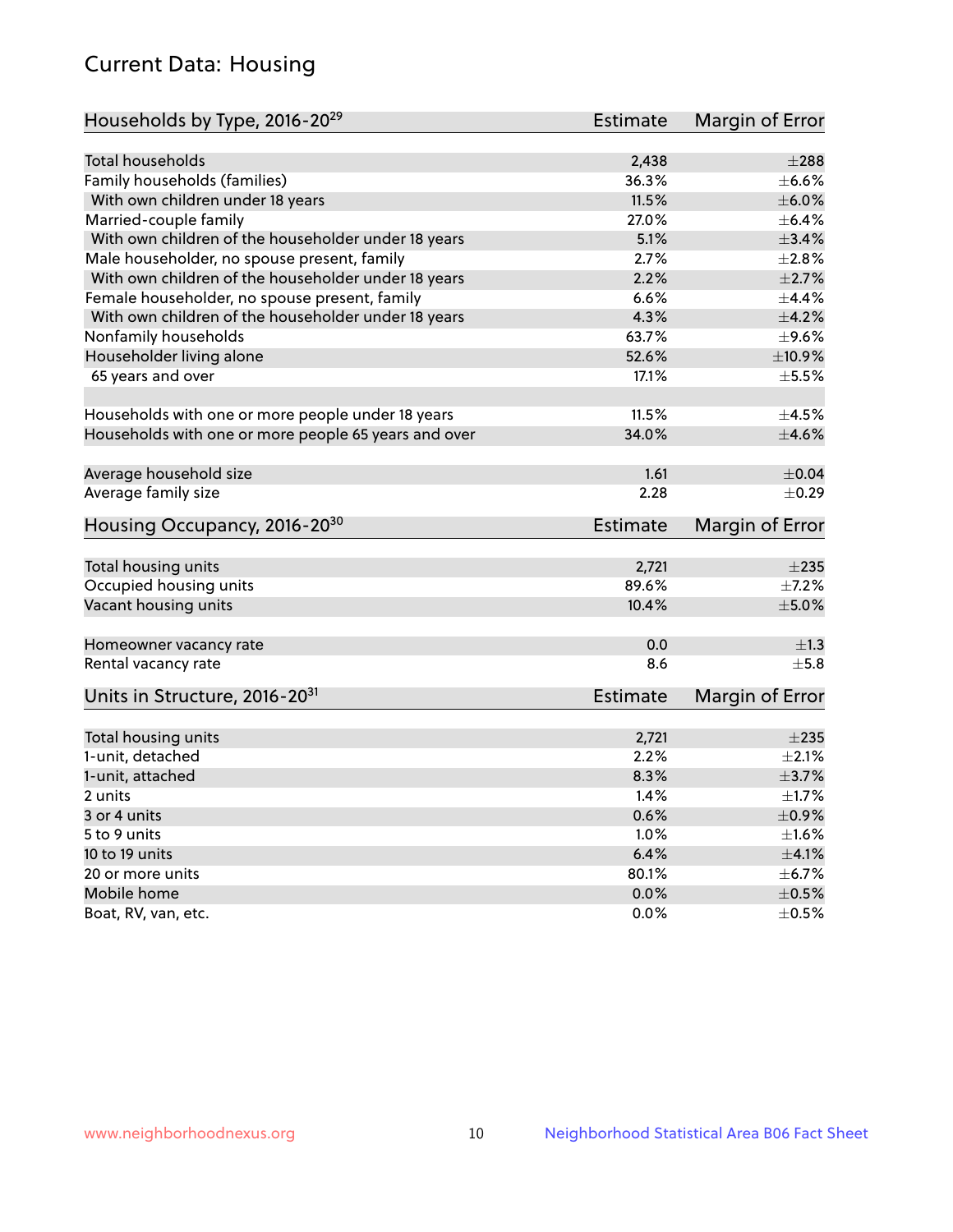## Current Data: Housing, continued...

| Year Structure Built, 2016-20 <sup>32</sup>    | <b>Estimate</b> | Margin of Error |
|------------------------------------------------|-----------------|-----------------|
| Total housing units                            | 2,721           | $\pm 235$       |
| Built 2014 or later                            | 12.4%           | $\pm$ 5.3%      |
| Built 2010 to 2013                             | 5.8%            | ±3.8%           |
| Built 2000 to 2009                             | 24.1%           | $\pm$ 6.2%      |
| Built 1990 to 1999                             | 19.8%           | $\pm$ 5.9%      |
| Built 1980 to 1989                             | 18.7%           | $\pm$ 5.1%      |
| Built 1970 to 1979                             | 5.3%            | $\pm$ 3.5%      |
| Built 1960 to 1969                             | 3.9%            | ±2.8%           |
| Built 1950 to 1959                             | 5.9%            | $\pm$ 3.9%      |
| Built 1940 to 1949                             | 2.1%            | $\pm 2.0\%$     |
| Built 1939 or earlier                          | 2.0%            | $\pm 2.1\%$     |
| Housing Tenure, 2016-2033                      | <b>Estimate</b> | Margin of Error |
|                                                |                 |                 |
| Occupied housing units                         | 2,438           | $\pm 288$       |
| Owner-occupied                                 | 42.7%<br>57.3%  | $\pm$ 7.8%      |
| Renter-occupied                                |                 | $\pm 10.0\%$    |
| Average household size of owner-occupied unit  | 1.65            | $\pm$ 0.18      |
| Average household size of renter-occupied unit | 1.58            | $\pm$ 0.10      |
| Residence 1 Year Ago, 2016-20 <sup>34</sup>    | <b>Estimate</b> | Margin of Error |
| Population 1 year and over                     | 3,920           | $\pm$ 475       |
| Same house                                     | 79.3%           | $\pm$ 6.5%      |
| Different house in the U.S.                    | 19.8%           | $\pm$ 7.7%      |
| Same county                                    | 3.7%            | $\pm 2.2\%$     |
| Different county                               | 16.1%           | $\pm$ 7.5%      |
| Same state                                     | 9.2%            | ±6.3%           |
| Different state                                | 6.9%            | ±4.3%           |
| Abroad                                         | 0.9%            | $\pm 1.5\%$     |
| Value of Housing Unit, 2016-20 <sup>35</sup>   | <b>Estimate</b> | Margin of Error |
| Owner-occupied units                           | 1,040           | $\pm 227$       |
| Less than \$50,000                             | 0.0%            | $\pm$ 3.9%      |
| \$50,000 to \$99,999                           | 1.2%            | ±3.4%           |
| \$100,000 to \$149,999                         | 3.4%            | $\pm$ 4.7%      |
| \$150,000 to \$199,999                         | 9.2%            | $\pm$ 6.4%      |
| \$200,000 to \$299,999                         | 21.6%           | $\pm$ 10.0%     |
| \$300,000 to \$499,999                         | 28.8%           | $\pm$ 16.1%     |
| \$500,000 to \$999,999                         | 30.9%           | $\pm$ 9.5%      |
| \$1,000,000 or more                            | 4.7%            | $\pm$ 5.4%      |
|                                                |                 |                 |
| Mortgage Status, 2016-20 <sup>36</sup>         | <b>Estimate</b> | Margin of Error |
| Owner-occupied units                           | 1,040           | $\pm 227$       |
| Housing units with a mortgage                  | 54.1%           | $\pm$ 14.5%     |
| Housing units without a mortgage               | 45.9%           | $\pm$ 8.2%      |

Neighborhood Statistical Area B06 Fact Sheet 11 11 www.neighborhoodnexus.org

Housing units without a mortgage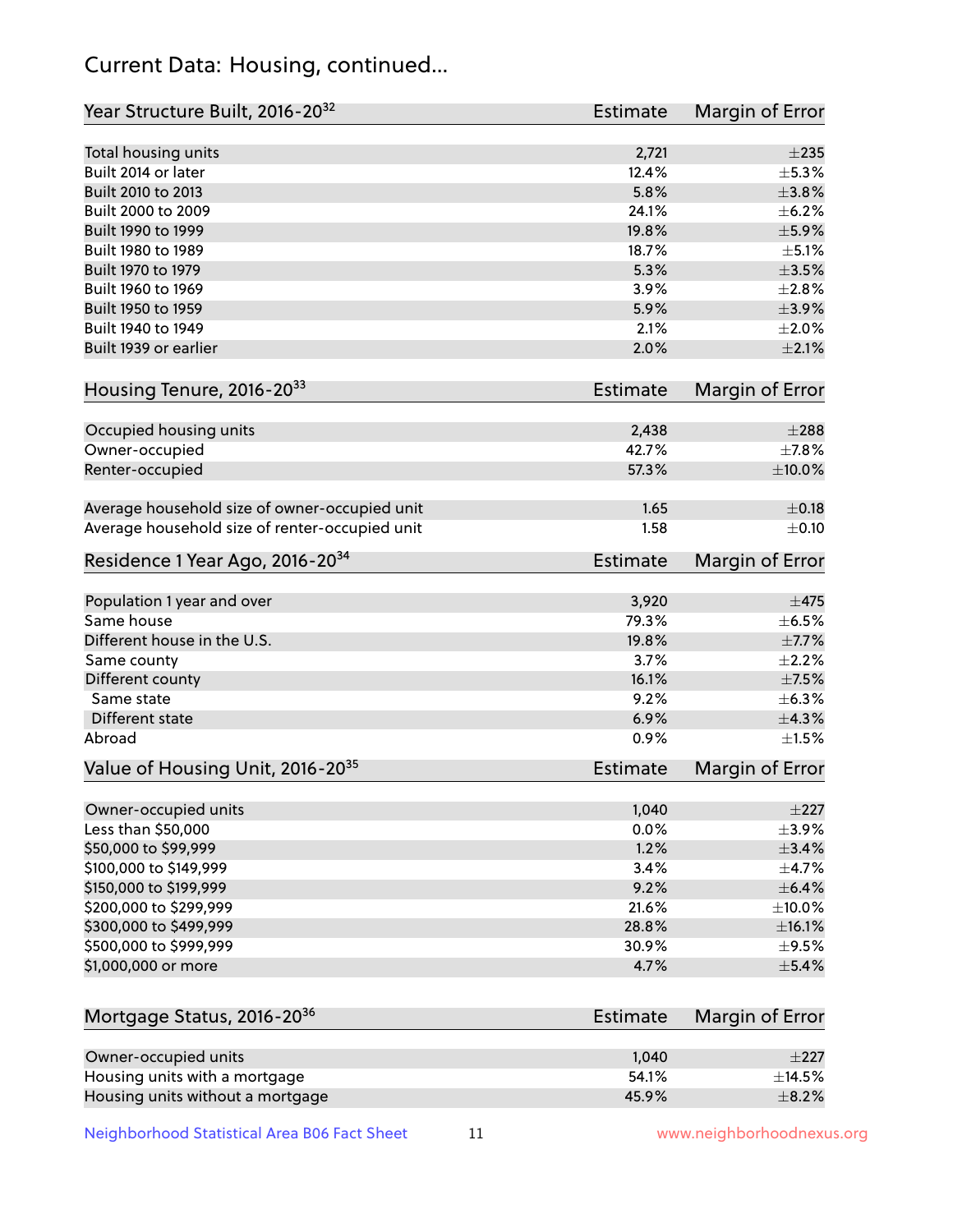## Current Data: Housing, continued...

| Selected Monthly Owner Costs, 2016-20 <sup>37</sup> | Estimate | Margin of Error |
|-----------------------------------------------------|----------|-----------------|
|                                                     |          |                 |
| Housing units with a mortgage                       | 563      | ±194            |
| Less than \$300                                     | 0.0%     | $\pm 3.6\%$     |
| \$300 to \$499                                      | 0.0%     | $\pm 3.6\%$     |
| \$500 to \$999                                      | 5.6%     | ±10.2%          |
| \$1,000 to \$1,499                                  | 12.6%    | $\pm$ 9.6%      |
| \$1,500 to \$1,999                                  | 24.1%    | $\pm$ 17.5%     |
| \$2,000 to \$2,999                                  | 10.6%    | $\pm$ 8.5%      |
| \$3,000 or more                                     | 47.1%    | ±23.3%          |
|                                                     |          |                 |
| Median (dollars)                                    | \$2,813  | $\pm 781$       |
|                                                     |          |                 |
| Housing units without a mortgage                    | 478      | ±135            |
| Less than \$150                                     | 6.5%     | $\pm$ 7.7%      |
| \$150 to \$249                                      | 2.9%     | $\pm$ 5.3%      |
| \$250 to \$349                                      | 0.0%     | ±4.2%           |
| \$350 to \$499                                      | 5.9%     | $\pm$ 7.1%      |
| \$500 to \$699                                      | 32.3%    | ±19.4%          |
| \$700 or more                                       | 52.4%    | ±19.1%          |
|                                                     |          |                 |
| Median (dollars)                                    | \$764    | ±135            |

| Selected Monthly Owner Costs as a Percentage of | <b>Estimate</b> | Margin of Error |
|-------------------------------------------------|-----------------|-----------------|
| Household Income, 2016-2038                     |                 |                 |
|                                                 |                 |                 |
| Housing units with a mortgage <sup>39</sup>     | 563             | $\pm 224$       |
| Less than 20.0 percent                          | 42.2%           | $\pm$ 17.3%     |
| 20.0 to 24.9 percent                            | 28.6%           | ±22.7%          |
| 25.0 to 29.9 percent                            | 2.4%            | $\pm$ 3.7%      |
| 30.0 to 34.9 percent                            | 10.0%           | $\pm$ 11.0%     |
| 35.0 percent or more                            | 16.8%           | $\pm$ 12.8%     |
|                                                 |                 |                 |
| Housing units without a mortgage <sup>40</sup>  | 464             | $\pm$ 155       |
| Less than 10.0 percent                          | 61.1%           | $\pm$ 15.1%     |
| 10.0 to 14.9 percent                            | 14.9%           | $\pm$ 9.6%      |
| 15.0 to 19.9 percent                            | 11.9%           | $\pm$ 12.5%     |
| 20.0 to 24.9 percent                            | 6.7%            | $\pm$ 10.3%     |
| 25.0 to 29.9 percent                            | 0.0%            | $\pm$ 3.1%      |
| 30.0 to 34.9 percent                            | $0.0\%$         | $\pm$ 3.1%      |
| 35.0 percent or more                            | 5.5%            | $\pm$ 7.2%      |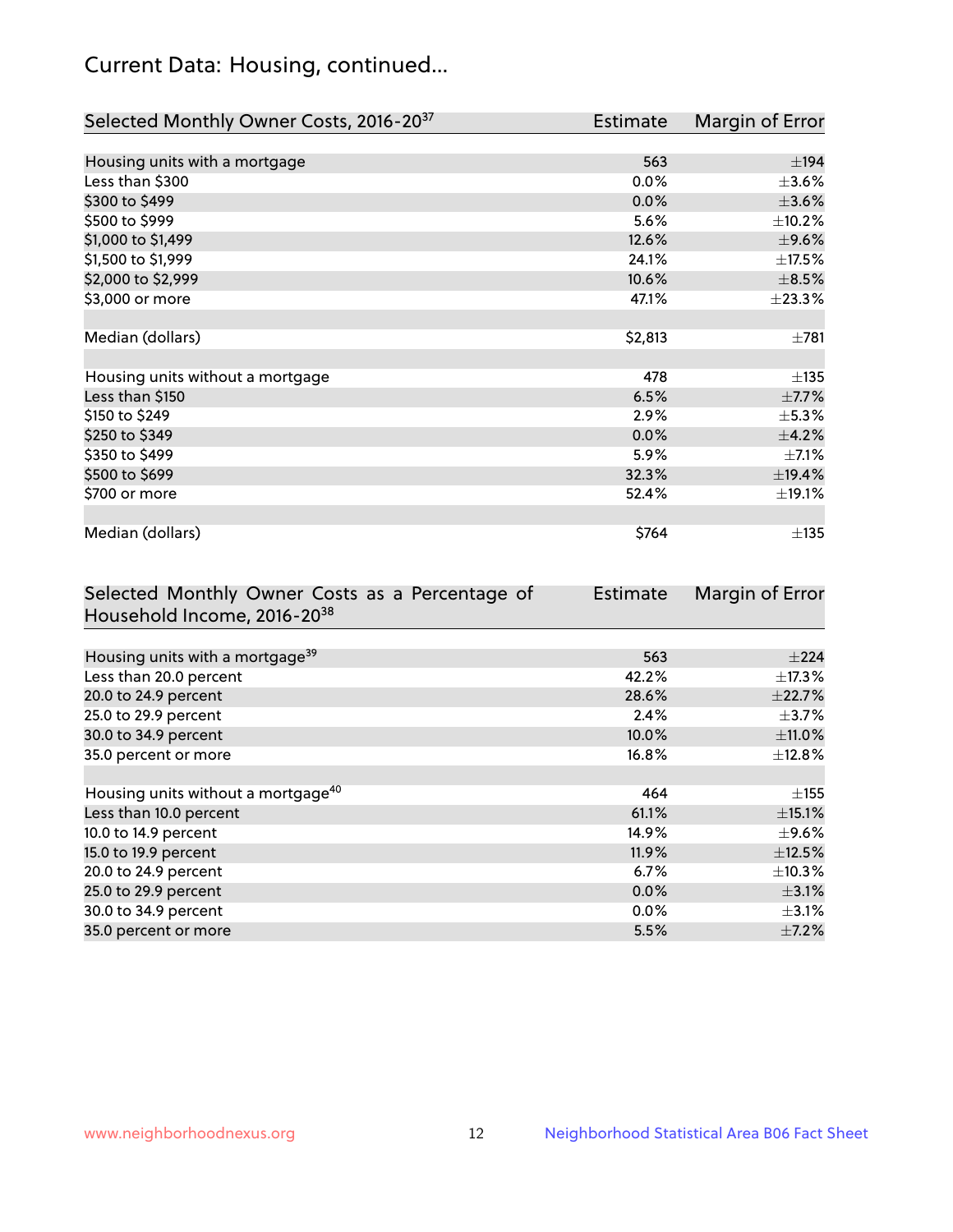## Current Data: Housing, continued...

| Gross Rent, 2016-20 <sup>41</sup>               | <b>Estimate</b> | Margin of Error |
|-------------------------------------------------|-----------------|-----------------|
|                                                 |                 |                 |
| Occupied units paying rent                      | 1,378           | $\pm 295$       |
| Less than \$200                                 | 0.0%            | $\pm1.8\%$      |
| \$200 to \$499                                  | 0.0%            | $\pm 2.5\%$     |
| \$500 to \$749                                  | 0.0%            | $\pm 2.3\%$     |
| \$750 to \$999                                  | 0.0%            | $\pm1.8\%$      |
| \$1,000 to \$1,499                              | 30.9%           | $\pm$ 9.9%      |
| \$1,500 to \$1,999                              | 20.7%           | ±7.4%           |
| \$2,000 or more                                 | 48.5%           | ±13.2%          |
| Median (dollars)                                | \$1,963         | ±141            |
|                                                 |                 |                 |
| No rent paid                                    | 20              | $\pm$ 34        |
|                                                 |                 |                 |
| Gross Rent as a Percentage of Household Income, | <b>Estimate</b> | Margin of Error |
| $2016 - 20^{42}$                                |                 |                 |
|                                                 |                 |                 |
| Occupied units paying rent <sup>43</sup>        | 1,344           | $\pm 305$       |
| Less than 15.0 percent                          | 18.7%           | $\pm$ 8.0%      |
| 15.0 to 19.9 percent                            | 9.6%            | $\pm$ 6.5%      |
| 20.0 to 24.9 percent                            | 15.2%           | $\pm$ 8.5%      |
| 25.0 to 29.9 percent                            | 8.0%            | ±10.3%          |
| 30.0 to 34.9 percent                            | 5.4%            | $\pm$ 3.9%      |
| 35.0 percent or more                            | 43.2%           | $\pm$ 8.8%      |

# Current Data: Transportation

| Commuting to Work, 2016-20 <sup>44</sup>  | <b>Estimate</b> | <b>Margin of Error</b> |
|-------------------------------------------|-----------------|------------------------|
|                                           |                 |                        |
| Workers 16 years and over                 | 1,987           | $\pm$ 334              |
| Car, truck, or van - drove alone          | 75.9%           | $\pm$ 7.7%             |
| Car, truck, or van - carpooled            | 1.1%            | $\pm 2.2\%$            |
| Public transportation (excluding taxicab) | $3.6\%$         | $\pm 2.6\%$            |
| Walked                                    | 6.4%            | $\pm$ 4.6%             |
| Other means                               | 6.9%            | $\pm$ 4.5%             |
| Worked at home                            | 6.2%            | $\pm$ 4.1%             |
|                                           |                 |                        |
| Mean travel time to work (minutes)        | 24.7            | $\pm$ 3.0              |

| Access to a Vehicle, 2016-20 <sup>45</sup> | Estimate | Margin of Error |
|--------------------------------------------|----------|-----------------|
|                                            |          |                 |
| Occupied housing units                     | 2.438    | $\pm 288$       |
| No vehicles available                      | 13.9%    | $+5.9%$         |
| 1 vehicle available                        | 55.3%    | $\pm$ 9.1%      |
| 2 vehicles available                       | 28.2%    | $+9.4%$         |
| 3 or more vehicles available               | 2.7%     | $+2.5%$         |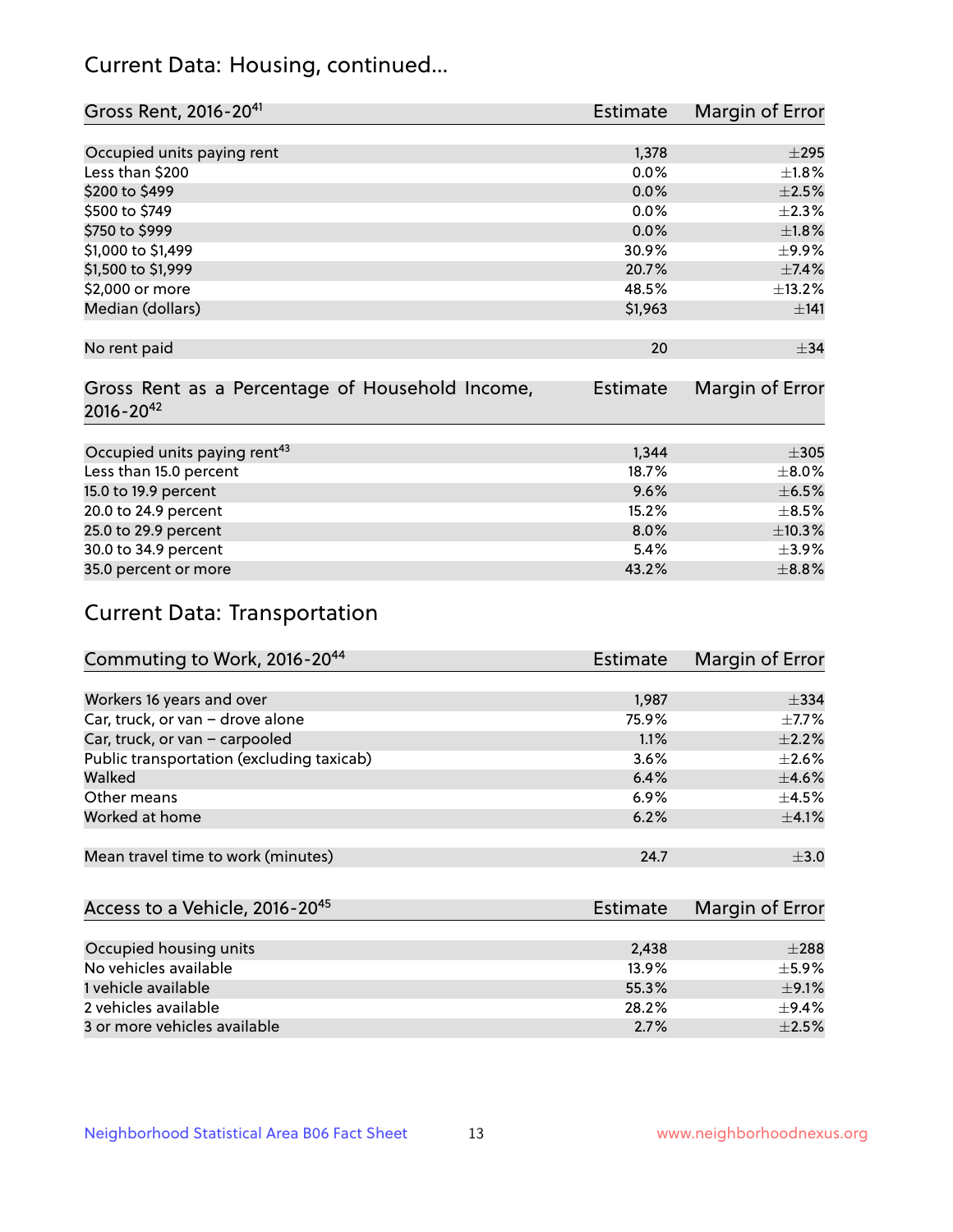## Current Data: Health

| Health Insurance coverage, 2016-2046                    | <b>Estimate</b> | Margin of Error |
|---------------------------------------------------------|-----------------|-----------------|
|                                                         |                 |                 |
| Civilian Noninstitutionalized Population                | 3,924           | $\pm$ 477       |
| With health insurance coverage                          | 96.0%           | $\pm$ 3.1%      |
| With private health insurance coverage                  | 87.9%           | $\pm$ 4.6%      |
| With public health coverage                             | 30.5%           | $\pm$ 5.4%      |
| No health insurance coverage                            | 4.0%            | ±3.3%           |
| Civilian Noninstitutionalized Population Under 19 years | 350             | $\pm 350$       |
| No health insurance coverage                            | 9.4%            | $\pm$ 15.6%     |
|                                                         |                 |                 |
| Civilian Noninstitutionalized Population 19 to 64 years | 2,414           | $\pm$ 384       |
| In labor force:                                         | 2,056           | $\pm$ 339       |
| Employed:                                               | 2,004           | $\pm 330$       |
| With health insurance coverage                          | 98.1%           | $\pm 2.4\%$     |
| With private health insurance coverage                  | 98.1%           | $\pm 2.4\%$     |
| With public coverage                                    | 0.0%            | $\pm$ 0.7%      |
| No health insurance coverage                            | 1.9%            | $\pm$ 3.7%      |
|                                                         |                 |                 |
| Unemployed:                                             | 52              | $\pm 330$       |
| With health insurance coverage                          | 73.1%           | ±93.3%          |
| With private health insurance coverage                  | 0.0%            | $\pm 27.2\%$    |
| With public coverage                                    | 73.1%           | ±93.3%          |
| No health insurance coverage                            | 26.9%           | ±34.0%          |
|                                                         |                 |                 |
| Not in labor force:                                     | 357             | ±195            |
| With health insurance coverage                          | 80.4%           | $\pm 28.5\%$    |
| With private health insurance coverage                  | 80.4%           | $\pm 28.5\%$    |
| With public coverage                                    | 3.6%            | $\pm$ 5.6%      |
| No health insurance coverage                            | 19.6%           | ±23.1%          |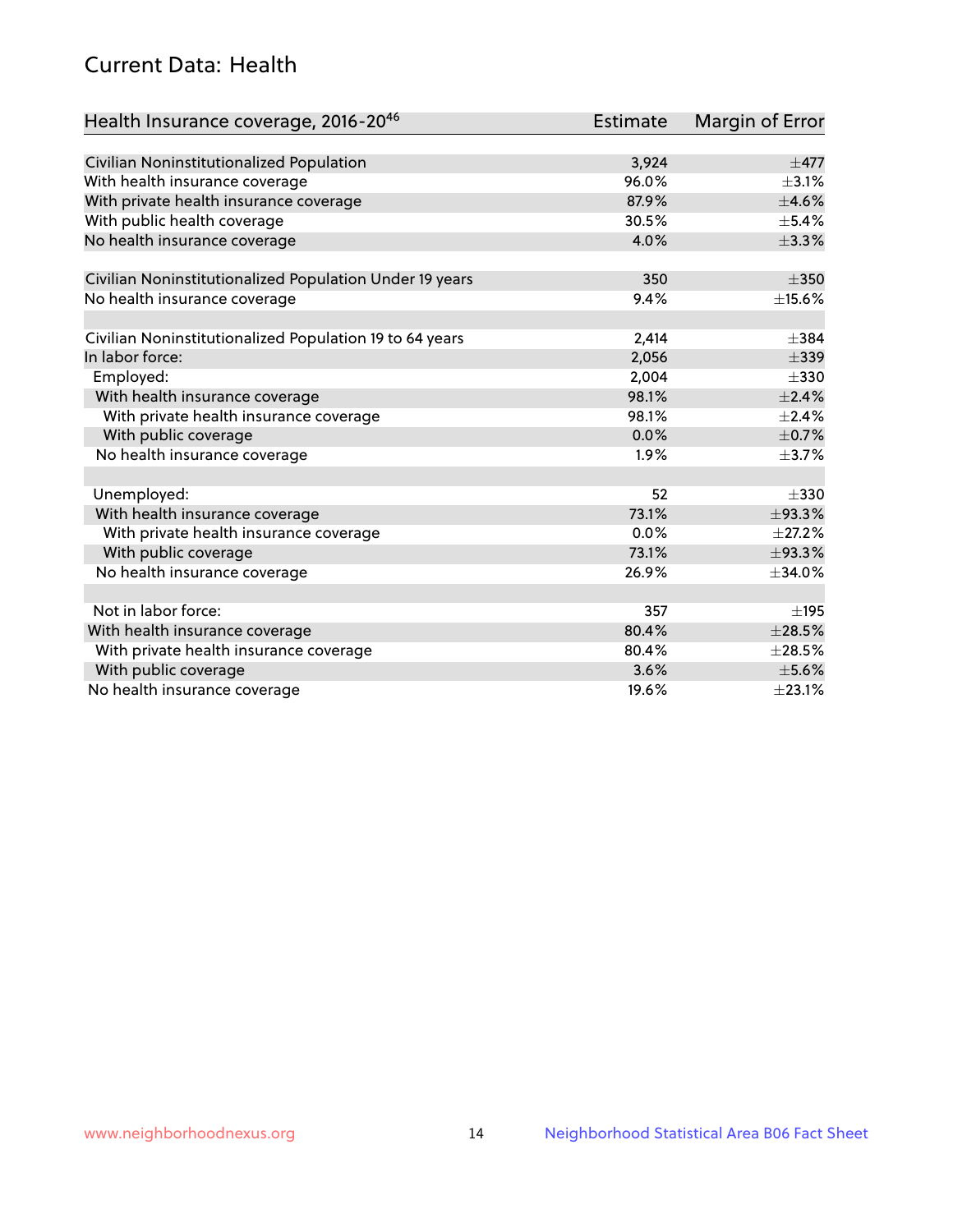#### Notes:

- 1. Source: U.S. Census Bureau, Decennial Census 2000, SF1 tables P8, P12; American Community Survey, tables B01001, B03002
- 2. This category includes Pacific Islanders, Native Americans and Alaska Natives, people who identify as some other race, and those who identify as bi/multi racial.
- 3. Source: U.S. Census Bureau, Decennial Census 2000, SF1 tables P15, P16, P18, P19; American Community Survey, tables B11001, B11005, B11003
- 4. Source: U.S. Census Bureau, Decennial Census 2000, SF3 table P37; American Community Survey, table B15002
- 5. Source: U.S. Census Bureau, Longitudinal Employer-Household Dynamics Residential Area Characteristics, Table JT01 (Primary Jobs); Workplace Area Characteristics, Table JT00 (All Jobs)
- 6. Source: U.S. Census Bureau, Decennial Census 2000, SF3 tables P52, P87; American Community Survey, tables B19001, B17001
- 7. Source: U.S. Census Bureau, Decennial Census 2000, SF1 tables H3, H4; American Community Survey, tables B25002, B25009
- 8. Source: U.S. Census Bureau, Decennial Census 2000, SF3 table H44; American Community Survey, tables B25044
- 9. Source: Atlanta Police Department, COBRA; U.S. Census Bureau, American Community Survey, table B01001
- 10. Source: U.S. Census Bureau, American Community Survey, table B01001
- 11. Source: U.S. Census Bureau, American Community Survey, table B03002
- 12. Source: U.S. Census Bureau, American Community Survey, table B05002
- 13. Source: U.S. Census Bureau, American Community Survey, table B05003
- 14. Source: U.S. Census Bureau, American Community Survey, tables B19001, B19025, B19051, B19061, B19055, B19065, B19059, B19069, B19056, B19066, B19057, B19067, B22001, B19101, B19127
- 15. Source: U.S. Census Bureau, American Community Survey, tables B19201, B19214, B20017, B19313
- 16. Source: U.S. Census Bureau, American Community Survey, table B17010
- 17. Source: U.S. Census Bureau, American Community Survey, tables B17001, B17006, B17021, B17007. Table totals may be lower than the total population, as they are based on the population for whom poverty status is determined.
- 18. Source: U.S. Census Bureau, American Community Survey, B17001H, B17001B, B17001D, B17001I. Table totals may be lower than the total population, as they are based on the population for whom poverty status is determined.
- 19. Source: U.S. Census Bureau, American Community Survey, tables B23001, B23008
- 20. Source: U.S. Census Bureau, American Community Survey, table C24030
- 21. Source: U.S. Census Bureau, American Community Survey, table C24010
- 22. Source: U.S. Census Bureau, American Community Survey, table B24080
- 23. Source: U.S. Census Bureau, Longitudinal Employer-Household Dynamics Origin-Destination Data, Tables JT00 Main and JT00 Aux
- 24. Source: U.S. Census Bureau, Longitudinal Employer-Household Dynamics Origin-Destination Data, Tables JT00 Main and JT00 Aux
- 25. Source: U.S. Census Bureau, Longitudinal Employer-Household Dynamics Origin-Destination Data, Tables JT00 Main and JT00 Aux
- 26. Source: U.S. Census Bureau, Longitudinal Employer-Household Dynamics Origin-Destination Data, Tables JT00 Main and JT00 Aux
- 27. Source: U.S. Census Bureau, American Community Survey, table B14001
- 28. Source: U.S. Census Bureau, American Community Survey, table B15002
- 29. Source: U.S. Census Bureau, American Community Survey, tables B11001, B11003, B11007, B11005, B09019
- 30. Source: U.S. Census Bureau, American Community Survey, tables B25002, B25003, B25004
- 31. Source: U.S. Census Bureau, American Community Survey, table B25024
- 32. Source: U.S. Census Bureau, American Community Survey, table B25034
- 33. Source: U.S. Census Bureau, American Community Survey, tables B25009, B25008, B25003
- 34. Source: U.S. Census Bureau, American Community Survey, table B07003
- 35. Source: U.S. Census Bureau, American Community Survey, table B25075. This value is self-reported and may differ from home values as determined by the County Tax Assessor.
- 36. Source: U.S. Census Bureau, American Community Survey, table B25081
- 37. Source: U.S. Census Bureau, American Community Survey, table B25087
- 38. Source: U.S. Census Bureau, American Community Survey, table B25091
- 39. Excludes units where Selected Monthly Owner Costs as a Percentage of Income cannot be computed.
- 40. Excludes units where Selected Monthly Owner Costs as a Percentage of Income cannot be computed.
- 41. Source: U.S. Census Bureau, American Community Survey, table B25063
- 42. Source: U.S. Census Bureau, American Community Survey, table B25070
- 43. Excludes units where Gross Rent as a Percentage of Income cannot be computed.
- 44. Source: U.S. Census Bureau, American Community Survey, tables B08101, B08013
- 45. Source: U.S. Census Bureau, American Community Survey, table B25044
- 46. Source: U.S. Census Bureau, American Community Survey, tables B18135, B27011

The dagger (†) symbol denotes values that cannot be computed.